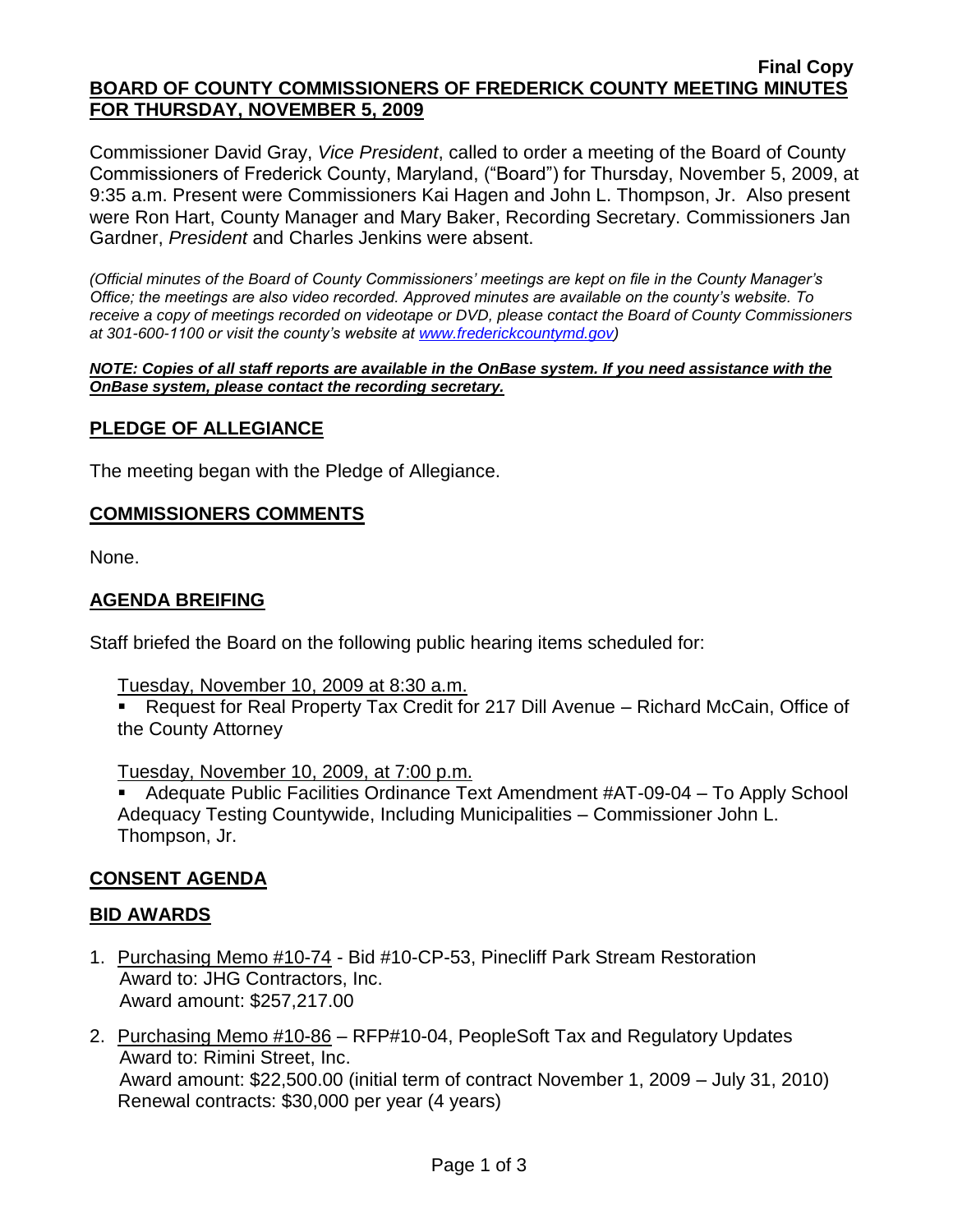**Final Copy BOARD OF COUNTY COMMISSIONERS OF FREDERICK COUNTY MEETING MINUTES FOR THURSDAY, NOVEMBER 5, 2009**

3. Purchasing Memo #10-88 – Extension of Existing General Services Administration Verizon Wireless Contract (Piggyback) Award to: Verizon Wireless Communications Services Award amount: \$125,400.00 (5 month extension)

# **GRANTS**

- 1. FY 2010 Child Support Enforcement Cooperative Reimbursement Agreement Marty Gallagher, Sheriff's Office
- 2. Head Start Application for United Way's Early Learning Scholarship Grant Pat Rosensteel, Citizens Services Division
- 3. Rideshare Grant Application Nancy Norris, Transit Services Division

Commissioner Hagen moved approval of the consent agenda as presented. Commissioner Thompson seconded the motion that passed 3-0 with Commissioners Gardner and Jenkins absent.

## **ADMINISTRATIVE BUSINESS**

### **Bid Award – Purchasing Memo #10-84, Fire and Rescue Impact Fee Study – Hal Good, Finance Division**

Mr. Good presented the purchasing memo.

Commissioner Hagen moved to delay the study for six months (May 1, 2010). Commissioner Thompson seconded the motion that passed 3-0 with Commissioners Gardner and Jenkins absent.

**Should the Board of County Commissioners Authorize and Direct the County Attorney's Office to Commence an Action for Judicial Review of the Frederick County Planning Commission's Determination that Proposed Amendments to the County's Solid Waste Management Plan are Inconsistent with the Frederick County Comprehensive Plan – Commissioner John L. Thompson, Jr.**

Commissioner Thompson and John Mathias, County Attorney, presented the information.

Commissioner Thompson moved to authorize and direct the County Attorney's Office to commence on an action for judicial review of the Frederick County Planning Commission's determination that the proposed amendments to the county's solid waste management plan are inconsistent with the county's comprehensive plan. Commissioner Gray seconded the motion that passed 2-1 with Commissioner Hagen opposed and Commissioners Gardner and Jenkins absent.

Commissioner Gray noted this item would be rescheduled for discussion next week.